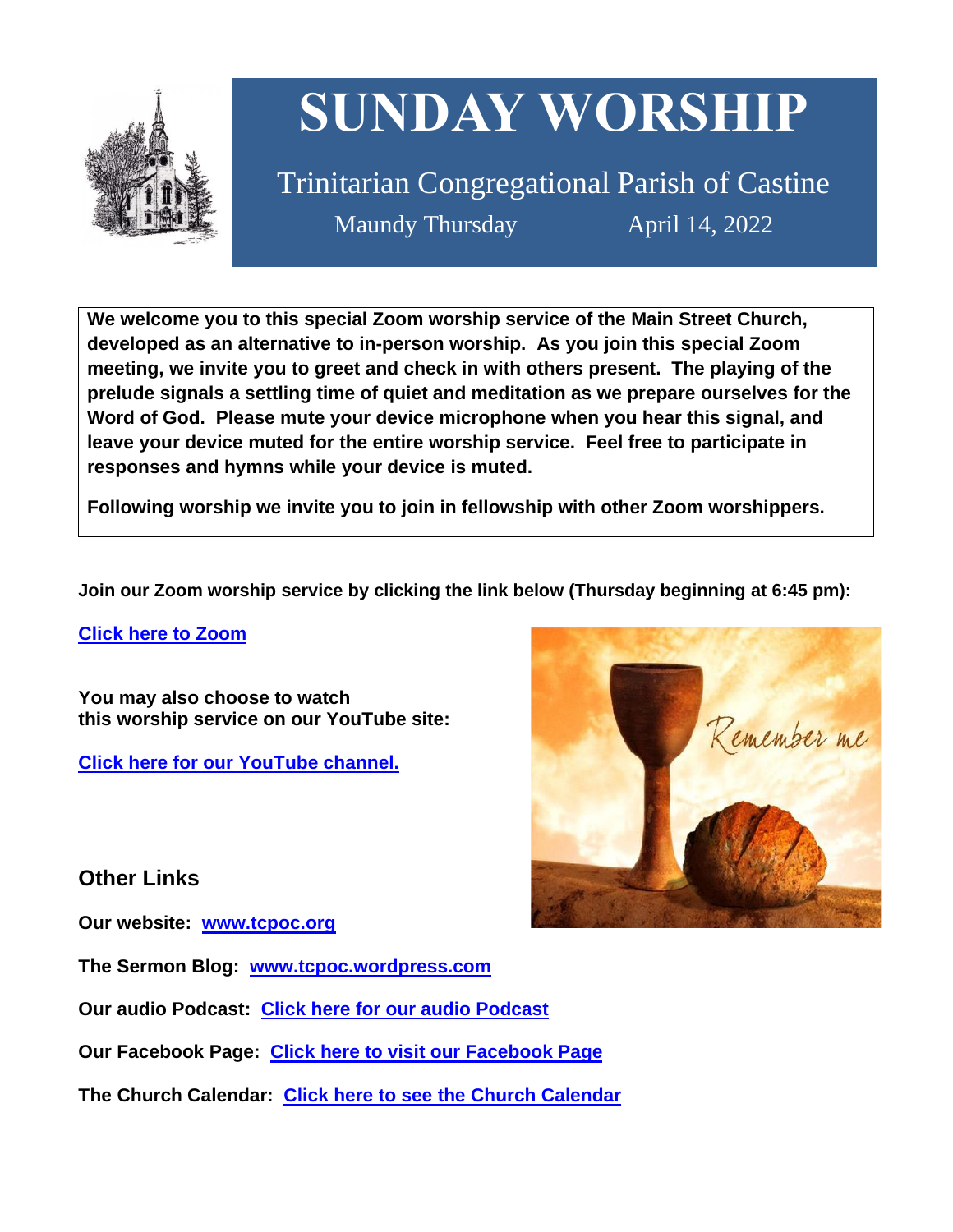## **Welcome to the TRINITARIAN CONGREGATIONAL PARISH OF CASTINE UNITED CHURCH OF CHRIST Castine, Maine Maundy Thursday A Service of Communion and Tenebrae**

April 14, 2022 **7:00 pm** Pastor: Gary Hatter Guest Musician: Dana Polojarvi Deacon: **Ruth Anne Vagt Contract Anne Vagt Contract Anne Vagt Contract Anne Vagt Contract Anne Vagt Contract Anne Vagt Contract Anne Vagt Contract Anne Vagt Contract Anne Vagt Contract Anne Vagt Contract Anne Vagt Contra** Lectors Elise Adams, Ginger Snapp-Cunningham, John Cunningham, Jimmy Goodson, Ray Nualla, Don Small, Kim Smith, Ruth Anne Vagt Zoom/YouTube Host **Amy Stewart** Amy Stewart

Ministers: All Members

## GATHERING AS A COMMUNITY OF FAITH

PRELUDE

## GREETINGS AND ANNOUNCEMENTS

## CALL TO WORSHIP **(Responsively)**

We are gathered in the presence of God, who asks us to choose between life and death, between blessing and curse.

**We are gathered like the people of Israel, who were challenged to choose the way of life.** Like them, we often follow the ways of death.

**Yet, like them, we have the freedom each day to begin anew by the grace of God.** By our presence here, we are saying that we choose life.

**Let us praise the God of love and life, who has called us to this place. Amen.**

**LIGHTING OF THE CANDLES** 

\*HYMN *When I Survey the Wondrous Cross* NC 224

| When I survey the wondrous cross,      | From sacred head, from hands, and feet, |
|----------------------------------------|-----------------------------------------|
| On which the Christ of glory died,     | Sorrow and love flow mingled down!      |
| My richest gain I count but loss,      | Did e'er such love and sorrow meet,     |
| And pour contempt on all my pride.     | Or thorns compose so rich a crown?      |
| Forbid it, then, that I should boast,  | Were the whole realm of nature mine,    |
| Save in the death of Christ, my God;   | That were a present far too small;      |
| All the vain things that charm me most | Love so amazing, so divine,             |
| I sacrifice them to Christ's blood.    | Demands my soul, my life, my all.       |

#### PRAYER OF CONFESSION **(Unison)**

**Gracious God, our sins are too heavy to carry, too real to name, and too deep to undo. Forgive what our lips tremble to name, what our hearts can no longer bear, and what has become for us a consuming fire of judgment. Set us free from a past that we cannot change, and open to us a future in which we can be changed. We hold up our sins for your grace and forgiveness.**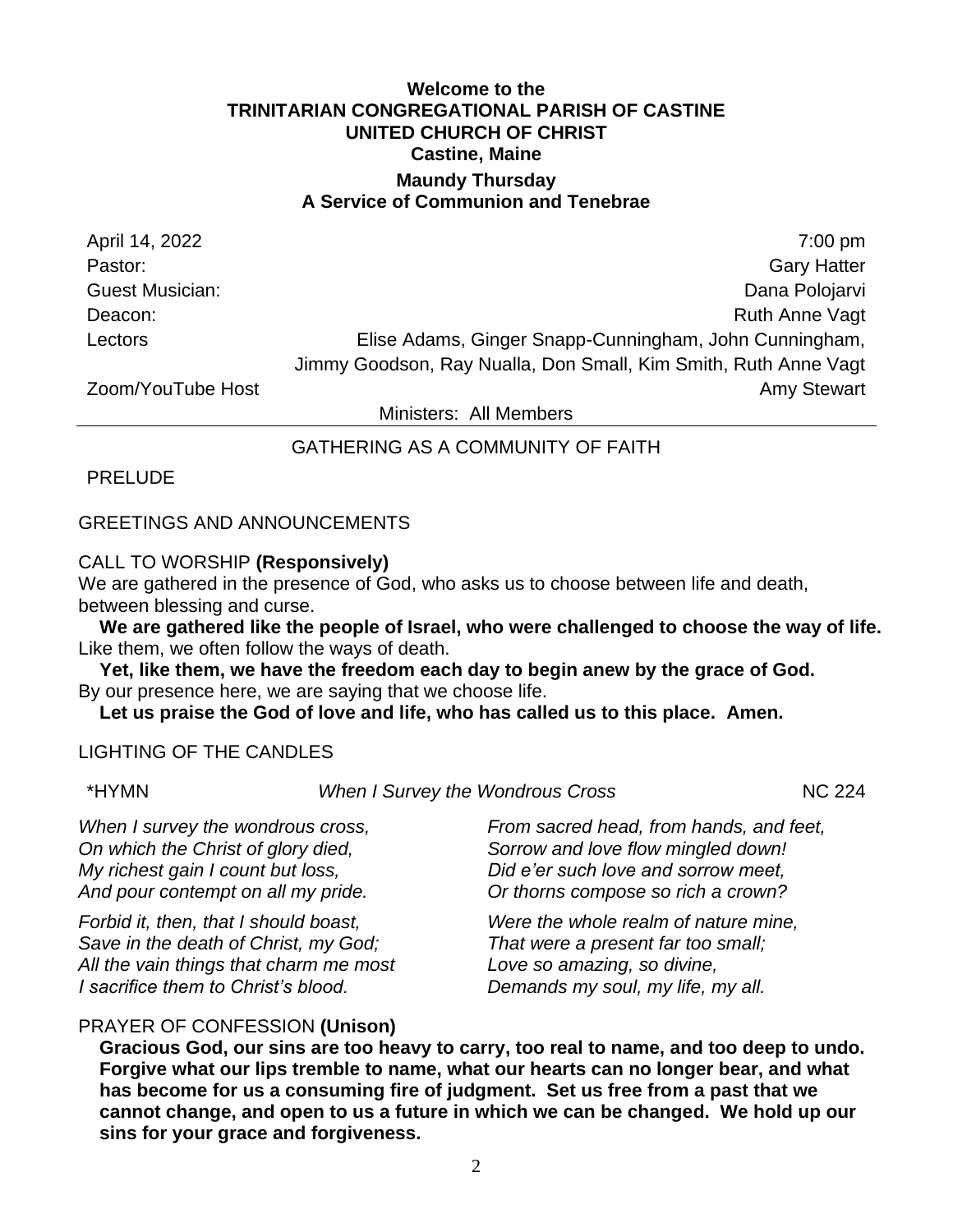#### *A moment for silent prayer*

## ASSURANCE OF PARDON

\*GLORIA PATRI **(Unison)**

**Glory be to the Father, and to the Son, and to the Holy Ghost. As it was in the beginning, is now and ever shall be, world without end. Amen. Amen.**

#### A MEDITATION

\*HYMN *Christ at Table There with Friends* NC 227

| Christ at the table there with friends |  |  |
|----------------------------------------|--|--|
| Sharing bread and wine, and then       |  |  |
| Speaking words of mystery:             |  |  |
| "thus remember me, thus remember me."  |  |  |

*In the garden Jesus bows, Harsh the cry that rises now; "Gather, some way let it be! Take this cup from me, take this cup from me!* *"Yet, your will, not mine, be done. For this purpose I am come. Thus to make all people new I Take this cup from you, I take this cup from you."*

*At our table Jesus stands, Word of God with nail-scarred hands. "Come, receive the mystery. Take this cup from me, take this cup from me."*

#### SERVICE OF HOLY COMMUNION

INVITATION **CONSECRATION** OFFERING OF THE BREAD AND CUP PRAYER OF THANKSGIVING LORD'S PRAYER **(Unison)**

*And exchange it someday for a crown.*

**Our Father, who art in heaven, hallowed be thy name. Thy kingdom come. Thy will be done on earth as it is in heaven. Give us this day our daily bread. And forgive us our trespasses, as we forgive those who trespass against us. And lead us not into temptation, but deliver us from evil. For thine is the kingdom, and the power, and the glory forever. Amen**.

## A SERVICE OF TENEBRAE

HYMN *On a Hill Far Away* **(verses 1-3)** NC 195

| On a hill far away                                                                                                         | Oh, that old rugged cross,          |
|----------------------------------------------------------------------------------------------------------------------------|-------------------------------------|
| stood an old rugged cross,                                                                                                 | so despised by the world,           |
| The emblem of suffering and shame;                                                                                         | Has a wondrous attraction for me;   |
| And I love that old cross                                                                                                  | For the dear Lamb of God            |
| where the dearest and best                                                                                                 | Left the glory of heaven            |
| for a world of lost sinners was slain.                                                                                     | To bear it to cold Calvary. REFRAIN |
| <b>REFRAIN</b>                                                                                                             | In that old rugged cross,           |
| So I'll cherish the old rugged cross,                                                                                      | which bore Love so divine,          |
| Til my trophies at last I lay down;<br>I will cling to the old rugged cross,<br>And conference the case deaths can concern | A wondrous beauty I see,            |
|                                                                                                                            | For upon that old cross             |
|                                                                                                                            | Jesus suffered and died             |

*To pardon and sanctify me.* REFRAIN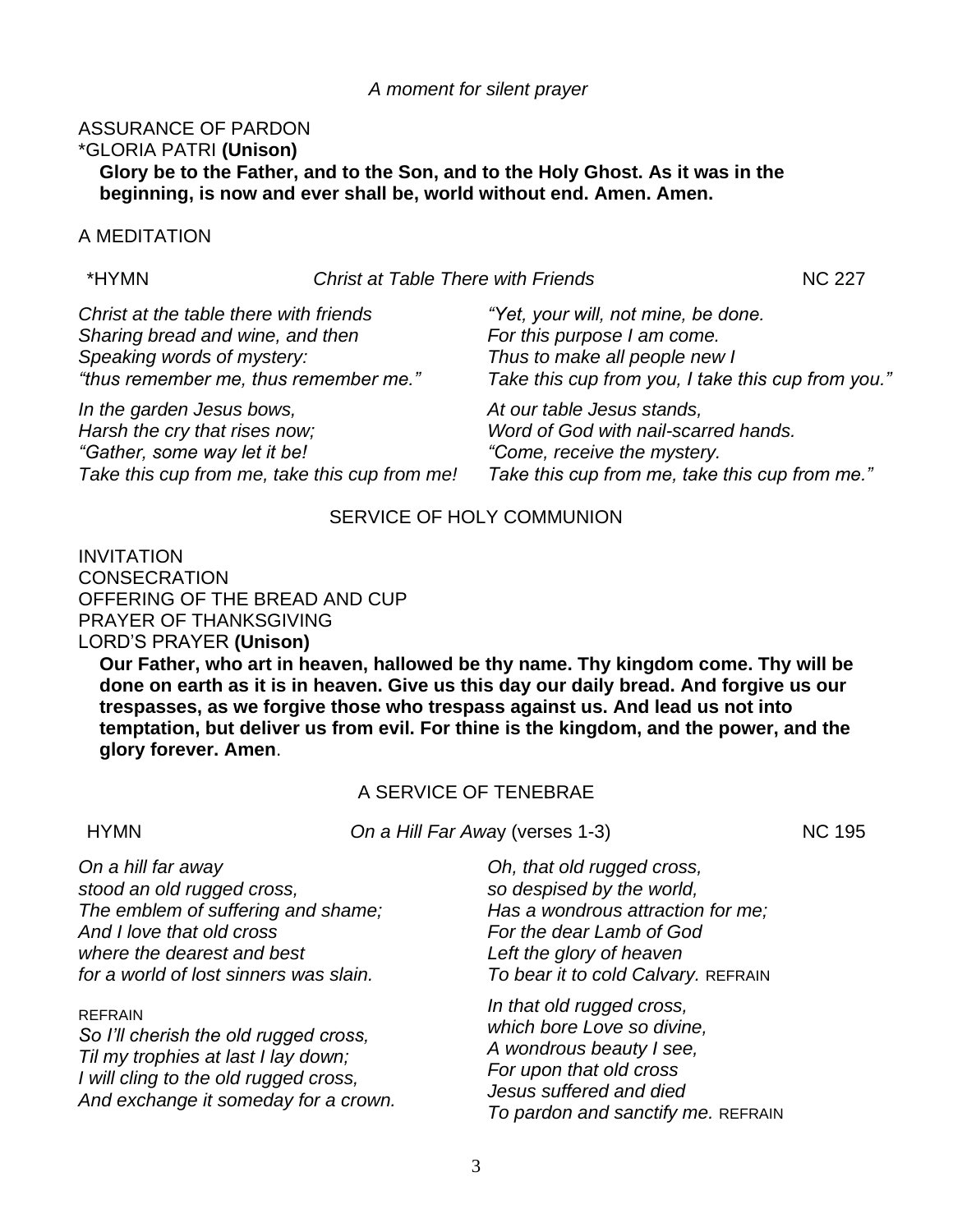## FIRST READING **Shadow of Betrayal Matthew 26:20 – 25 and 26:20 – 25 and 26:20 – 26 and 26:20 – 26 and 26:20 – 25 and 26:20 – 25 and 26:20 – 25 and 26:20 – 25 and 26:20 – 25 and 26:20 – 25 and 26:20 – 25 and 26:20 – 25 and 26:20 – 25 and**

4

When it was evening, he took his place with the twelve; and while they were eating, he said, "Truly I tell you, one of you will betray me." And they became greatly distressed and began to say to him one after another, "Surely not I, Lord?" He answered, "The one who has dipped his hand into the bowl with me will betray me. The Son of Man goes as it is written of him, but woe to that one by whom the Son of Man is betrayed! It would have been better for that one not to have been born." Judas, who betrayed him, said, "Surely not I, Rabbi?" He replied, "You have said so."



Then Jesus said to them, "You will all become deserters because of me this night; for it is written, 'I will strike the shepherd, and the sheep of the flock will be scattered.' But after I am raised up, I will go ahead of you to Galilee." Peter said to him, "Though all become deserters because of you, I will never desert you." Jesus said to him, "Truly I tell you, this very night, before the cock crows, you will deny me three times." Peter said to him, "Even though I must die with you, I will not deny you." And so said all the disciples.

## THIRD READING **Agony of the Soul** Luke 22:39 – 44

He came out and went, as was his custom, to the Mount of Olives; and the disciples followed him. When he reached the place, he said to them, "Pray that you may not come into the time of trial." Then he withdrew from them about a stone's throw, knelt down, and prayed, "Father, if you are willing, remove this cup from me; yet, not my will but yours be done." Then an angel from heaven appeared to him and gave him strength. In his anguish he prayed more earnestly, and his sweat became like great drops of blood falling down on the ground.

## FOURTH READING **Unshared Vigil** Mark 14:32 – 41

They went to a place called Gethsemane; and he said to his disciples, "Sit here while I pray." He took with him Peter and James and John, and began to be distressed and agitated. And he said to them, "I am deeply grieved, even to death; remain here, and keep awake." And going a little farther, he threw himself on the ground and prayed that, if it were possible, the hour might pass from him. He said, "Abba, Father, for you all things are possible; remove this cup from me; yet, not what I want, but what you want." He came and found them sleeping; and he said to Peter, "Simon, are you asleep?



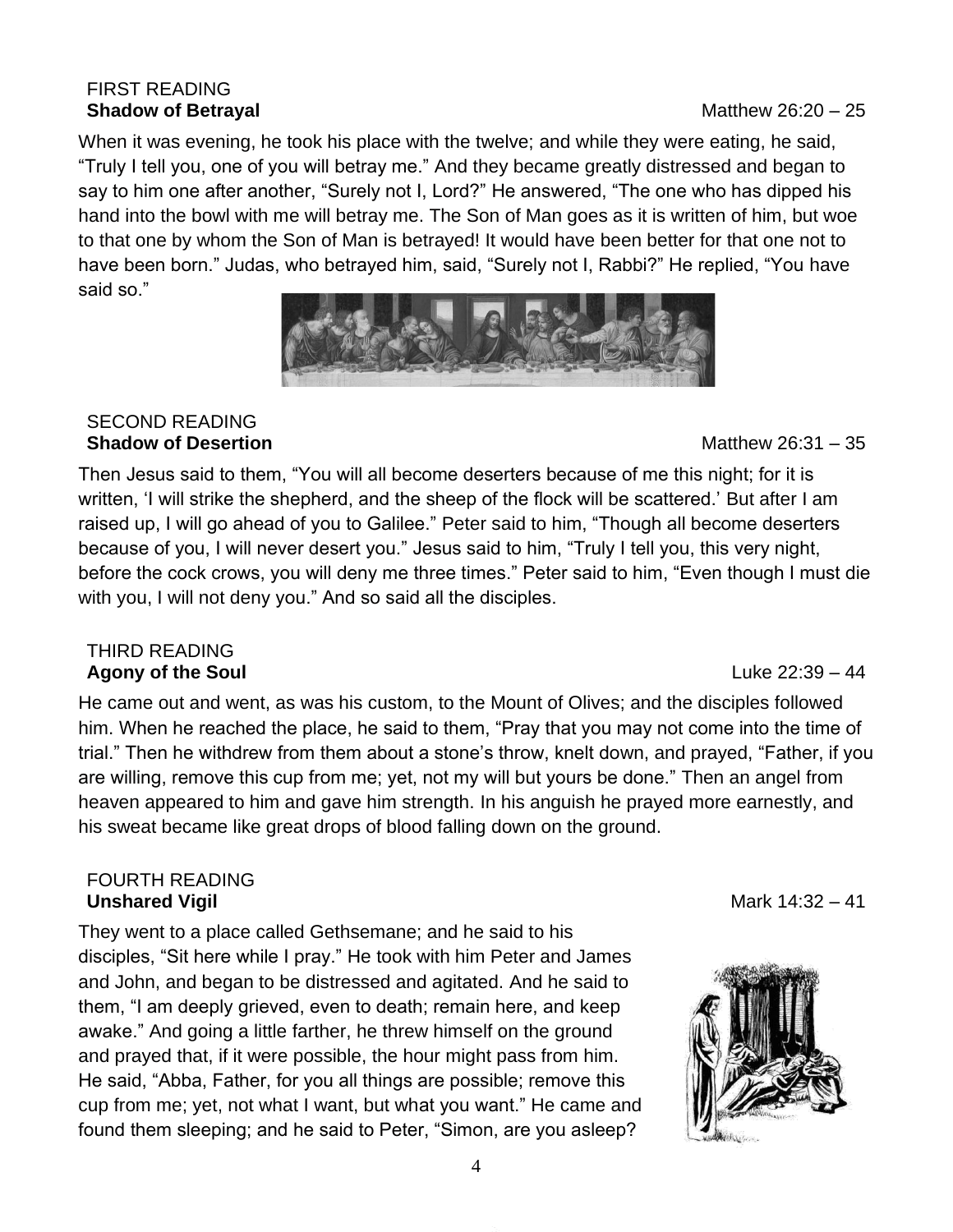Could you not keep awake one hour? Keep awake and pray that you may not come into the time of trial; the spirit indeed is willing, but the flesh is weak." And again he went away and prayed, saying the same words. And once more he came and found them sleeping, for their eyes were very heavy; and they did not know what to say to him. He came a third time and said to them, "Are you still sleeping and taking your rest? Enough! The hour has come; the Son of Man is betrayed into the hands of sinners.

#### FIFTH READING **"Father, the hour is come"** John 17:1 – 6

After Jesus had spoken these words, he looked up to heaven and said, "Father, the hour has come; glorify your Son so that the Son may glorify you, since you have given him authority over all people, to give eternal life to all whom you have given him. And this is eternal life, that they may know you, the only true God, and Jesus Christ whom you have sent. I glorified you on earth by finishing the work that you gave me to do. So now, Father, glorify me in your own presence with the glory that I had in your presence before the world existed.

"I have made your name known to those whom you gave me from the world. They were yours, and you gave them to me, and they have kept your word.

#### SIXTH READING **"That they may all be one"** John 17:15 – 22

I am not asking you to take them out of the world, but I ask you to protect them from the evil one. They do not belong to the world, just as I do not belong to the world.

Sanctify them in the truth; your word is truth. As you have sent me into the world, so I have sent them into the world. And for their sakes I sanctify myself, so that they also may be sanctified in truth.

"I ask not only on behalf of these, but also on behalf of those who will believe in me through their word, that they may all be one. As you, Father, are in me and I am in you, may they also be in us, so that the world may believe that you have sent me. The glory that you have given me I have given them, so that they may be one, as we are one.

#### SEVENTH READING **Arrest in the Garden John 18:1 – 5**

After Jesus had spoken these words, he went out with his disciples across the Kidron valley to a place where there was a garden, which he and his disciples entered. Now Judas, who betrayed him, also knew the place, because Jesus often met there with his disciples. So Judas brought a detachment of soldiers together with police from the chief priests and the Pharisees, and they came there with lanterns and torches and weapons. Then Jesus, knowing all that was to happen to him, came forward and asked them, "Whom are you looking for?" They answered, "Jesus of Nazareth." Jesus replied, "I am he." Judas, who betrayed him, was standing with them.

EIGHTH READING